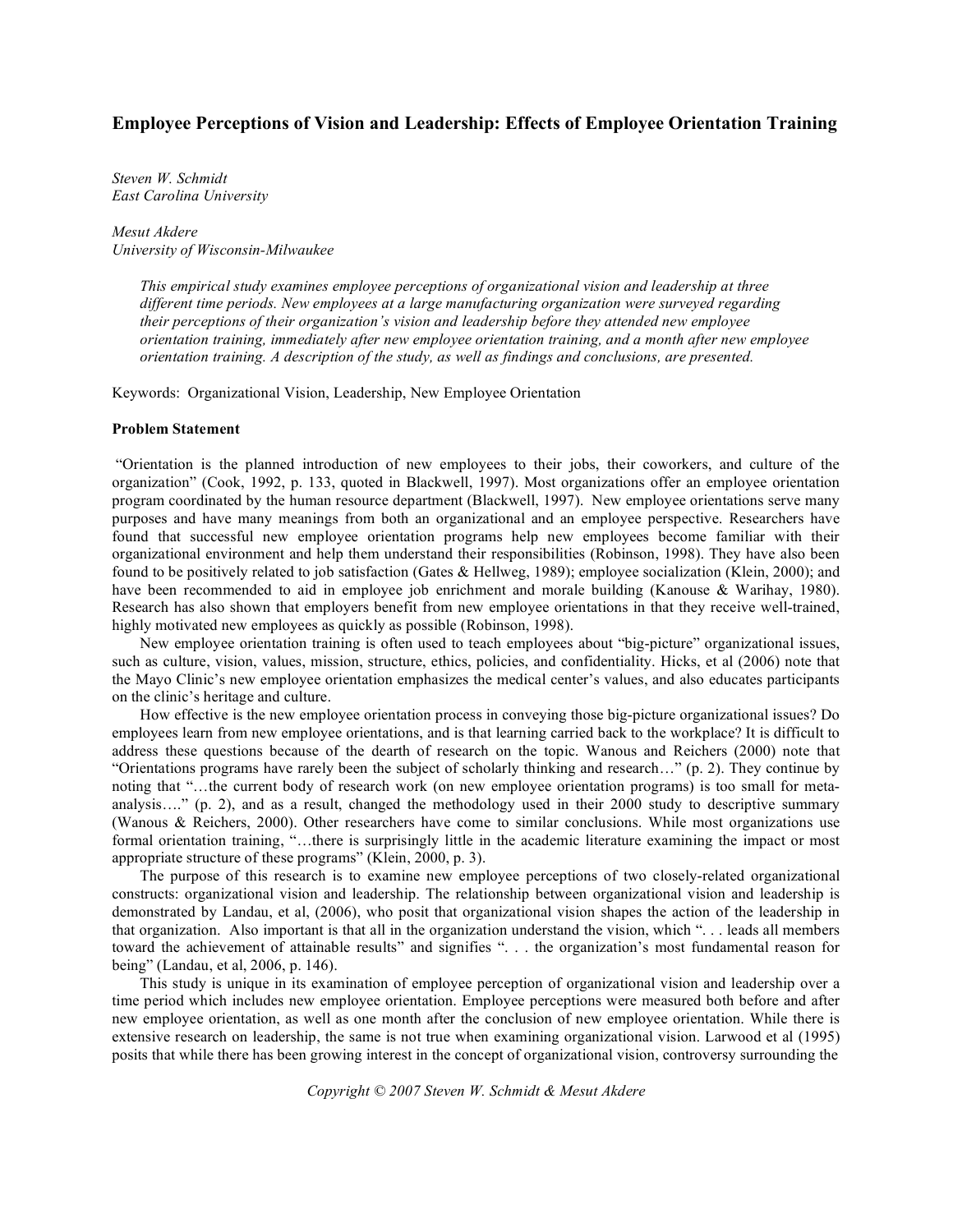definition of vision in generally agreed-upon terms may have held back statistically based empirical research on the subject. Yet the two constructs are closely linked, and researchers have concluded that vision is an important part of leadership (Larwood et al, 1995). This paper examines the results and findings of this study. Based on the results and findings, conclusions are made and recommendations are presented.

### **Theoretical Framework**

This study set out to examine new employee perceptions regarding their organization's vision and leadership during a time that included new employee orientation training and time spent in the workplace. Surveys were used to gauge these perceptions. As such, this study employed a theoretical framework based in adult learning theory and organizational leadership theory.

Adult learning theory is important in this study, as the study set out to gauge learning about organizational vision and leadership. Adult learning orientations that form the theoretical basis for this study include cognitivism, and its emphasis on information processing, storage and retrieval, learners' needs, learning styles, and the organization of learning activities to meet those varying needs and styles (Robinson, 1994). Social learning theory, as defined by Bandura and Walters (1963), which focuses on learning from the observation of people in social settings, mentoring, socialization, and guiding, was also used as a basis in the theoretical framework of this study. Elements of constructivism, which include group learning, experience, and reflection (Von Glaserfelt, 1995) were included in the theoretical framework of this study, as well.

From an organizational leadership perspective, Bolman and Deal (1991) identify four frames, or perspectives, on how organizations work. Those frames include the structural, human resource, political, and symbolic frames. They believe leaders are most effective when they see their organizations from all four different perspectives, using the four sets of assumptions that accompany each. The ability to "reframe" or view issues from a variety of perspectives allows the leader to examine issues more clearly and thoroughly. Hersey and Blanchard's (1993) situational leadership framework was also used as a basis for this study. Their framework includes the concepts of task and relationship behaviors, which determine the amount of direction and support a leader supplies. It also takes into account the maturity level of those in the organization.

#### **Research Questions**

This study investigates the following research questions:

- How does new employee orientation training affect employee perceptions of organizational vision and leadership?
- What is the effect of time spent back in the workplace when examining employee perception of vision and leadership after the training?
- In order to address these questions, the following hypotheses were tested:
- 1. Ho There is no significant difference on the perceptions of trainees about organizational vision and leadership between Phase I and II.
	- $H<sub>1</sub>$  There is a significant difference on the perceptions of trainees about organizational vision and leadership between Phase I and II.
- 2. Ho There is no significant difference on the perceptions of trainees about organizational vision and leadership between Phase II and III.
	- $H_1$  There is a significant difference on the perceptions of trainees about organizational vision and leadership between Phase II and III.
- 3. Ho There is no significant difference on the perceptions of trainees about organizational vision and leadership between Phase I and III.
	- $H<sub>1</sub>$  There is a significant difference on the perceptions of trainees about organizational vision and leadership between Phase I and III.

### **Methodology**

Using a repeated measures design, this study surveyed trainees at three different time intervals to measure effectiveness of training to help new employees understand and adapt to the organizational vision and learn about its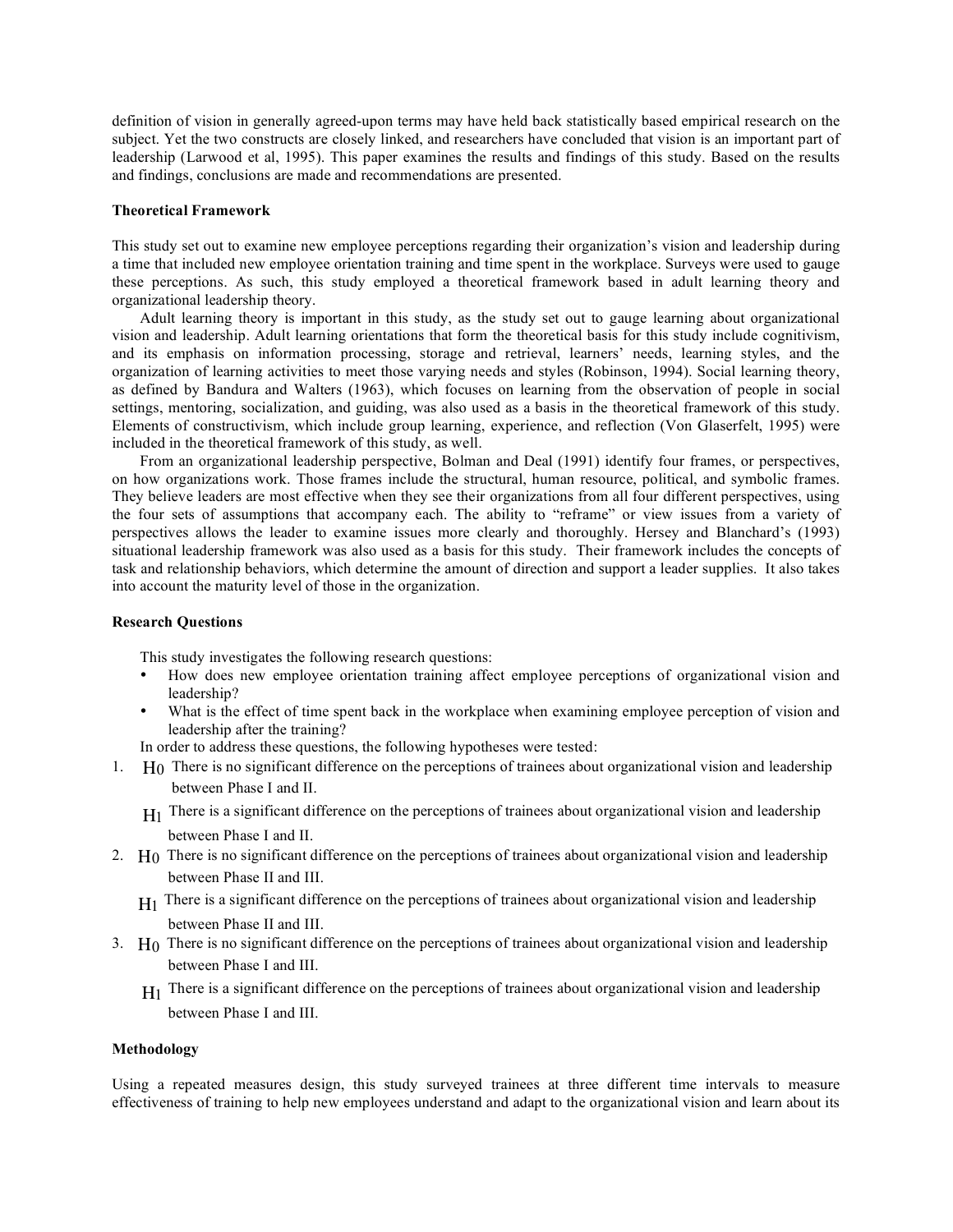leadership. Repeated measures design is the most appropriate quantitative method to measure the long term effectiveness of training programs. This method helps us move beyond the reactive measurement techniques where trainees are surveyed in a pre-post environment and help us evaluate the extent of transfer of training on the job after the training is completed. This study is about the ability of training programs to help employees learn about organizational vision and how its leadership supports such vision. The survey method used in this study utilized a survey instrument on organizational vision and leadership adopted from Baldrige Criteria for Performance Excellence (2006). The survey included 19 items on organizational vision and leadership.

### *Description of the Sample*

We used convenience sampling in this study because of the nature of the study that involved measuring the effectiveness of new employee orientation training programs. The organization's new employee orientation training is a program which is organized and scheduled every quarter by the corporate human resource office. The training is held at the corporate office, and new employees from all locations attend. Topics include organizational overviews, product discussions, and presentations on organizational mission, culture, history, values, philosophy, leadership and vision. Presenters are top executives at the organization or subject-matter experts.

Employees attending this training had some degree of tenure on the job, albeit small. Because the new employee orientation is offered once per quarter, and the organization hires employees on a daily basis, most employees attending new employee orientation training will have already been working at their jobs for a period of days, weeks, or even months. Furthermore, new employee orientation training is only offered to permanent employees of the organization. Interns, temporary, or contract employees who are then hired by the organization as permanent employees may have worked for longer periods of time within the organization before attending new employee orientation. The response rate for the survey was 111 of 125 (89%). A majority of respondents were between 30 and 49 years of age. One third of all respondents were between 30 and 39; 27 percent were between 40 and 49. The majority of the trainees (86%) were male, and most (80%) were Caucasian. With regard to the highest level of formal education achieved, 18% had completed high school; 23% held Associate degrees; 47% held Bachelor's degrees, and 11% held Master's degrees. Forty percent of respondents had worked at the company for less than three months, while 22% had worked at the company for more than six months. *Validity and Reliability*

# The study used a survey that was adopted from a commercially available instrument. For the overall QHRP reliability, Cronbach's coefficient alpha values for the 24 scales ranged from + .751 to + .839. Cronbach's coefficient alpha values for all scales of measure reported high inter-item correlations; as a result, it was considered as substantial evidence that the items are reliably measuring the same underlying constructs.

# *Data Collection*

The trainees were given the surveys three times throughout the study. The survey is included in Appendix A. The first was completed the morning of the first day of new employee orientation training, but prior to the start of the orientation. The second was completed after the second day, or at the end of the training. The third was completed approximately one month after the last day of the training. The first and second surveys were distributed manually to participants by the researchers. Participants were asked to complete and return the survey immediately (respondents were given 15 minutes during the orientation to do so). The third survey was sent via interoffice mail to all participants in the training. Participants were asked to complete the survey and return it within a week of receipt to the researchers via a confidential return envelope. In order to be able to match the three surveys from each respondent, yet keep respondents anonymous, a coding system was used. Participants were asked to mark each survey they completed with a pass code, consisting of their date of birth, and the first letters of their mother's and father's first names. The use of this pass code allowed the researchers to match the first, second, and third surveys by respondent without knowing who the respondent was.

## *Data Analysis*

To test the research hypotheses, the study used several methods of data analysis, including descriptive statistics, paired-samples t-test, independent-samples t-test, and ANOVA. The frequency of responses was conducted to assess the distribution of the participant demographics. Means and standard deviations were calculated for each item and scale to assess potential central tendencies. Cronbach's alpha was used to conduct reliability analysis to determine the reliability of all scales adopted in the study. The obtained alpha scores were then compared to the reliability estimates existing in the literature. The level of significance was set at  $p < .01$  and .05, respectively. *Results and Findings*

The purpose of this study was to investigate the effectiveness of new employee orientation training to help employees understand and adopt existing organizational vision and learn about the leadership approach the organization fostered. The results of the study indicate that the training program has been effective overall, yielding significant results especially after Phase II. Nevertheless, this trend of increase did not continue until Phase III,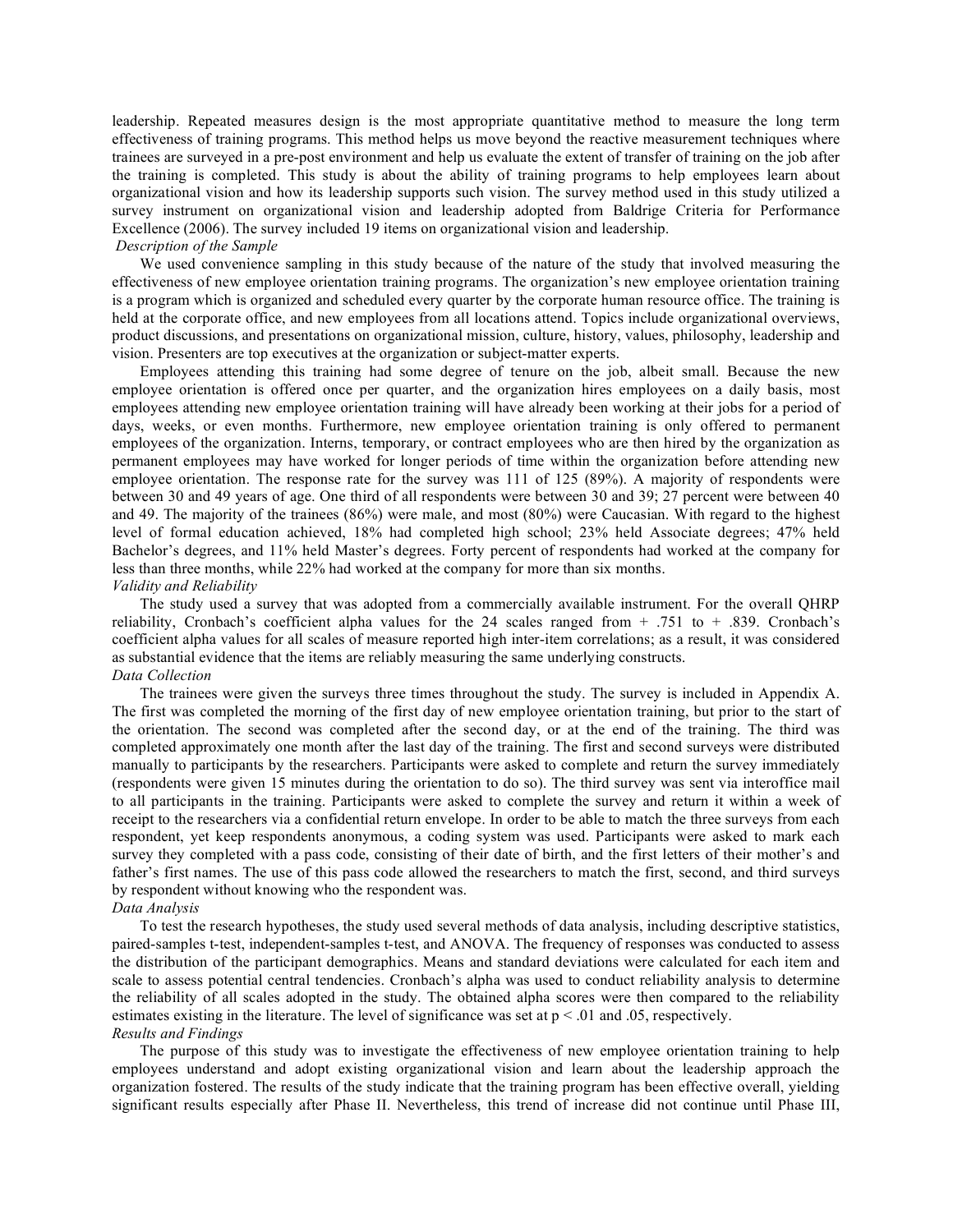although the results of Phase III are still considered significant. The ANOVA test, however, did not yield any significant results between groups.

When we measured the trainees' perception on organizational vision and leadership at Phases I, II, and III, respectively, we found that the mean differences were significant for all cases except the difference between Phases II and III. The significant difference is that the perceived learning positively increases between Phases I and II and between Phases I and III, while the perceived learning retention between Phases II and III was negative.

From these findings, we concluded that the trainees were experiencing an increase in their learning about the organizational vision and leadership between Phases I and II and between Phases I and III. The trainees, however, indicated a decrease in their perceived learning between Phases II and III. Table 1 shows the trainees' perceptions about organizational vision and leadership throughout the phases of the study. These findings indicate that while the new employee orientation training has been successful to help employee learn and become aware of organizational vision and leadership, the training program itself was not successful in getting employees to integrate what they learned in their daily tasks. The organization in which the study took place emphasizes organizational vision and leadership to a great deal. However, there seems to be problem in the transfer of training phase. A more proactive approach to the new employee training is needed.

| Phases    | Mean    | $\overline{N}$ | Mean Difference (SD), p-value |         |         |  |  |  |
|-----------|---------|----------------|-------------------------------|---------|---------|--|--|--|
|           | (SD)    |                | $2 - I$                       | $3 - 2$ | $3-I$   |  |  |  |
| Phases I  | 55.24   | 58             | 4.51                          | $-4.55$ | $-5.24$ |  |  |  |
|           | (13.63) |                | (.002),                       | (.026), | (.079), |  |  |  |
|           |         |                | p < .001                      | p < .05 | p < .05 |  |  |  |
| Phase II  | 59.76   | 58             |                               |         |         |  |  |  |
|           | (11.46) |                |                               |         |         |  |  |  |
| Phase III | 56.08   | 42             |                               |         |         |  |  |  |
|           | (14.62) |                |                               |         |         |  |  |  |

Table 1. *Organizational Vision & Leadership Mean Scores and t-Test Results*

### **Discussion**

New employees increased their learning about organizational vision and leadership when examined before and after employee orientation training (both immediately after and one month after orientation). However, in examining the time period immediately after to one month after orientation, that perceived learning decreased. During this time period, the employee was working in the organization on a daily basis. The learning that took place during employee orientation training did not continue once the employee entered the workplace.

Learning about an organization's vision and leadership is important for both the new employee and for the organization. New employee orientation is a good way for organizations to start teaching new employees about organizational vision and leadership. It ensures that all employees start out on the same page, and receive the same messages from the organization regarding these topics. Organizations should be proactive in teaching prospective and new employees about issues of culture. Organizations should also recognize that employee orientation is a starting point for this type of training.

For new employees, understandings about organizational vision and leadership change over time. New employee orientation training is an important venue for addressing these organizational issues. What is learned in orientation, however, does not all stay with the new employee once that employee is on the job. One of the major reasons for this is related to what is the ideal versus reality. Landau, et al, (2006) note that there can be gaps between an organization's vision and its actual operating conditions. It is very possible that new employees did not find the organizational vision and leadership within their respective departments and units as described in the training program. It is not uncommon that new employees find themselves in such situations where they receive training, return their workplace, and are told that things do not work that way (Azevedo & Akdere, 2005).

#### **Conclusions and Recommendations**

Organizations should continue to address organizational vision and leadership in new employee orientation training. The results of this study show significant differences in the understanding of these topics before and after new employee orientation. New employee orientation training is an important venue for addressing organizational vision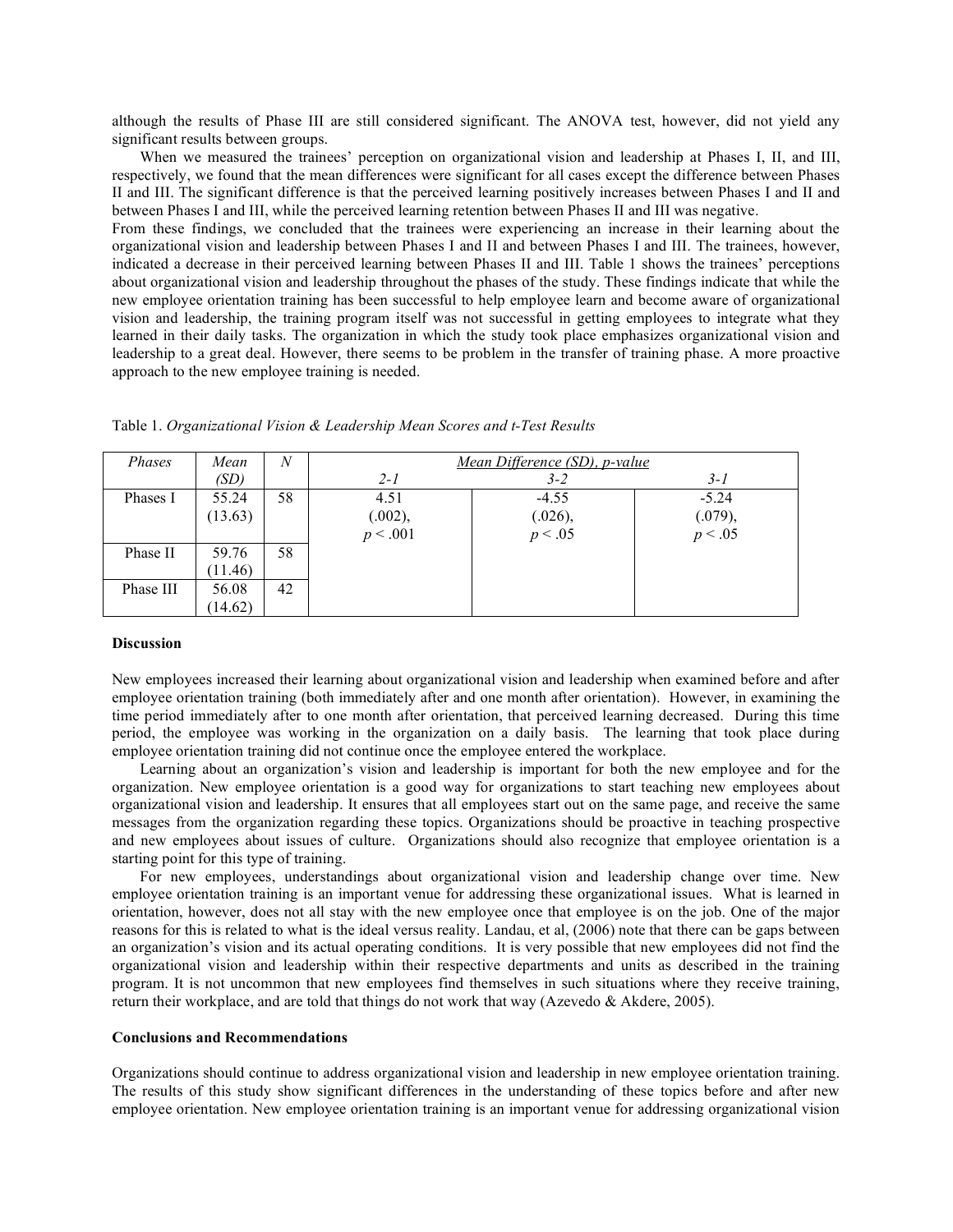and leadership. However, it should be noted that the value of teaching these topics to new employees may be limited if what is being taught is not practiced across the organization.

Learning about an organization's vision and leadership does not end after orientation training. Organizations should continue to teach employees about these topics on an ongoing basis. Both upper level management and Human Resource professionals in the organization should work together to bring about change and ensure that organizational vision and leadership is understood at all levels within the organization. This study showed that new employees decreased in their perceived learning about organizational vision and leadership in the month that immediately followed orientation. New employees learn a lot about organizational vision and leadership in new employee orientation. Organizations should build on that learning by continuously teaching employees about organizational vision and leadership. This could be done through ongoing training of both a formal and informal nature that specifically addresses these topics, or by weaving them through existing training and development initiatives within the organization.

### **Implications for HRD**

The results of this study suggest that new employee orientation is a powerful tool that can be used to teach employees about organizational vision and leadership. Employees in this study indicated that they learned a great deal about these topics in orientation training. What is learned in new employee orientation, however, did not stay with employees once on the job. HRD practitioners can ensure that there is ongoing training on issues of this nature to reinforce initial training.

This study also highlights the importance of a clear and consistent message that is shared by all employees at all levels of the organization. Organizational vision and leadership cannot be topics that are subscribed to only by upper management. They cannot be topics that are presented in new employee orientation, and then forgotten once the employee is on the job. In order for training to be effective, and in order for issues of vision and leadership to become implemented in the workplace, consistent messages on these topics must be embraced by, and lived by, all employees in the organization. HRD practitioners, who are often involved in the training and development of employees at all levels of the organization, can work to make sure that there is consistency between what is taught in orientation and what is reality in the workplace.

As noted above, there is little research on employee orientation training, which has shown to be important in introducing new employees to organizations. This study also adds to the body of knowledge on employee orientation training, and also on organizational vision and leadership.

### **References**

- Azevedo, R. E., & Akdere, M. (2005). Training budgets in the eighties and nineties: An update. *Midwest Academy of Management 48th Annual Meeting Proceedings,* Chicago, Illinois.
- Baldrige National Quality Award. (2006). *Health care criteria for performance excellence.* Retrieved January 19, 2006, from http://www.quality.nist.gov/PDF\_files/2005\_HealthCare\_Criteria.pdf.
- Bandura, Albert and Walters, Richard H. (1963). *Social Learning and Personality Development.* New York. Holt, Rinehart & Winston.
- Blackwell Encyclopedic Dictionary of Human Resource Management. (1997). Malden, Massachusetts. Blackwell Publishers.
- Bolman, Lee G., and Deal, Terrence E. (1991). *Reframing Organizations.* San Francisco. Jossey-Bass.
- Gates, Lisa R., and Hellweg, Susan A. (1989). *The Socializing Function of New Employee Orientation Programs: A Study of Organizational Identification and Job Satisfaction.* Paper presented at the Annual Meeting of the Western Speech Communication Association. Spokane, WA. February 17-21, 1989.
- Hersey, Paul, and Blanchard, Ken. (1993) *Management of Organizational Behavior.* New York. Prentice Hall.
- Hicks, Sheila, Peters, Mary, and Smith, Marilyn. (2006). Orientation Redesign. *T+D.* Volume 60. Issue 7. P. 43-45.
- Kanouse, Daniel N., and Warihay, Philomena I. (1980). A New look at Employee Orientation. *Training and Development Journal.* Volume 34. Number 7. P. 34-38.
- Klein, Howard J, and Weaver, Natasha A. (2000). The Effectiveness of an Organizational-Level Orientation Training Program in the Socialization of New Hires*. Personal Psychology*. Spring, 2000. Volume 53. Issue 1. P. 47-66.
- Landau, Dana, Drori, Israel, and Porras, Jerry. (2006). Vision change in a governmental R&D organization. *The Journal of Applied Behavioral Science.* Volume 42. Number 2. p. 145-171